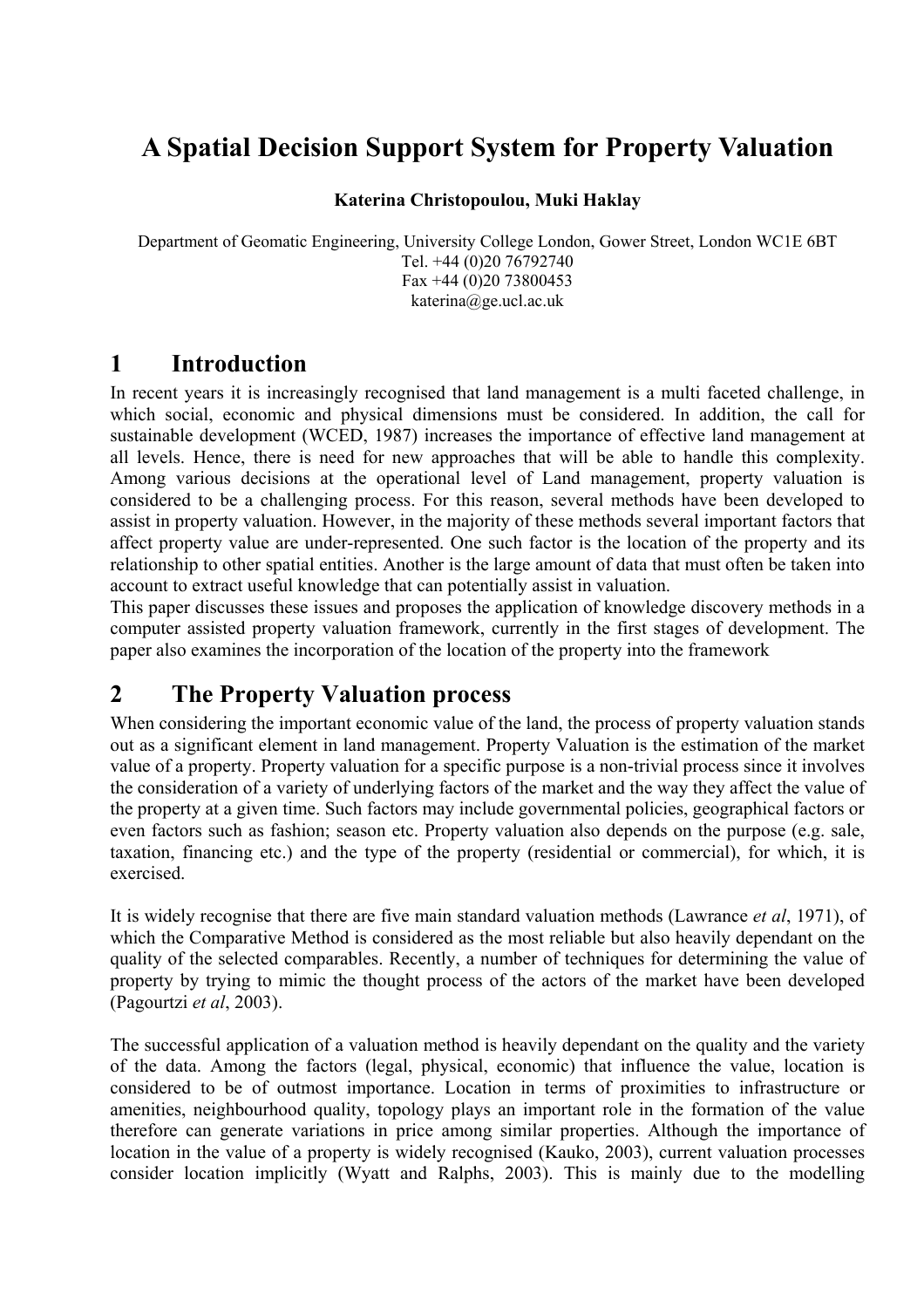difficulties that relate to the wide variety of spatial factors and their interactions that may or may not affect the property in question at given instances of time (Deddis *et al*, 2001). As a result, in the majority of the cases the incorporation of location is based on a valuer's knowledge and experience (Wyatt & Ralphs, 2003). Examples of research projects that face these challenges include the hedonic modelling with location (Orford, 1999); Artificial neural networks (Jenkins *et al*, 1998); Accessibility Index (Wyatt, 1995) and others. However, there is still a need for new and more efficient and accurate location based valuation models (Deddis *et al*, 2001).

### **3 Geographical Knowledge Discovery and Spatial Data Mining**

Knowledge discovery in databases is a non-trivial process that involves the discovery of valid, novel, potentially useful and ultimately understandable patterns in data (Fayyad *et al*, 1996A). A number of methodologies have been proposed for the knowledge discovery processes that are mainly variations of the main scheme: data preparation-data mining-interpretation of the extracted knowledge. In this study the methodology proposed by Fayyad *et al* (1996B) will be adopted and involves five basic activities: selection, pre-processing, transformation, data mining and interpretation. These five activities are also relevant when the analysis is focusing on geographical information (Miller & Han, 2001).

In short, the actions that are being taken in each activity are as follows: Selection, Pre-processing and Transformation are preparatory stages which lead to the core knowledge discovery process – data mining. Data mining is commonly broken into three more sub-stages. The first involves the search and identification of the generic pattern type. The second step includes the identification of the specific data mining technique that is relevant for the problem at hand. The final step is the application of the selected technique for pattern search. The final stage of knowledge discovery is the interpretation/evaluation in which visualization techniques are being used and the discovered knowledge is either integrated into a knowledge-based database or used in a report. Figure 1 summarises the knowledge discovery process.



**Figure 1: Knowledge Discovery Process**  (after Fayyad *et al*, 1996B)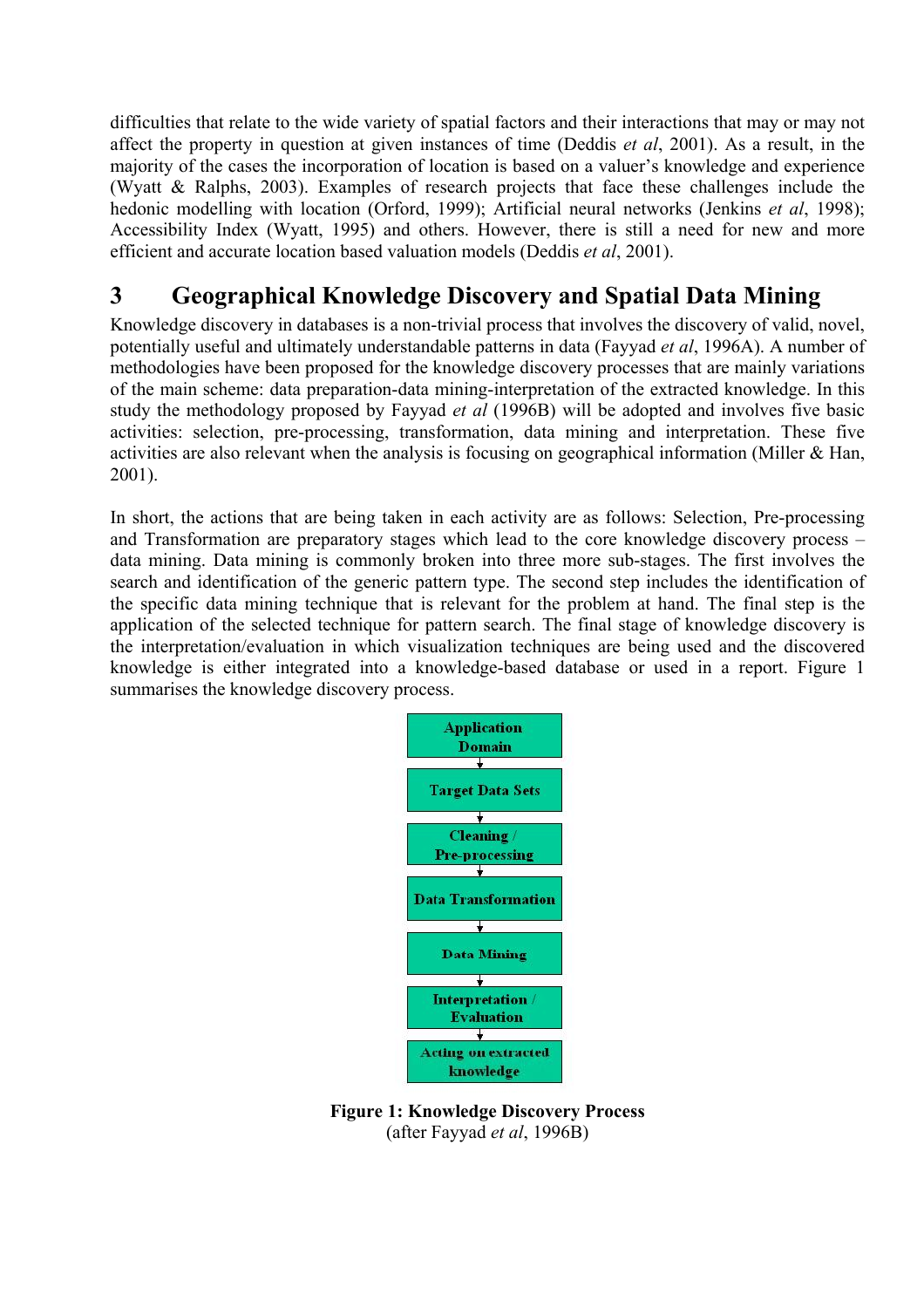In many applications, these activities are not carried out in a sequential manner, but rather iteratively.

When we look at the specifics of spatial data mining, two are the high-level aims that have been identified by Fayyad *et al*. (1996B): prediction and description of the datasets. To accomplish these aims the appropriate data mining task must be selected and applied to the dataset. Data mining tasks include (Miller & Han, 2001): Segmentation which can further analysed to Clustering and Classification, Dependency Analysis, Deviation and Outlier Analysis, Trend Detection and finally Generalisation and Characterisation.

Although knowledge discovery is a quite well established area in conventional databases its application in spatial databases is a new but very promising area for research (Ester *et al*, 2001). The complexity of geographical phenomena (Gahegan, 2001) along with the large size of spatial datasets not only justifies the application of knowledge discovery to spatial datasets but they also make it highly attractive.

Adoption of such an approach into geographical problem solving presents a number of challenges. Among them are the modification of existing or the development of new algorithms that can handle spatial data, the representation and storage of the extracted Knowledge into spatial databases and further incorporation into the model, the role of visualisation in such a methodology and also the mining of disparate and different in format, data (Koperski *et al*, 1998; Gahegan, 2001; Miller, 2004)

### **4 Computer assisted property valuation framework**

As the previous sections demonstrated, knowledge discovery is applied in complex problems to reveal previously unknown information. To develop explicit and accurate location based valuation models is difficult since the valuation process involves the valuer's particular knowledge and experience. The application of knowledge discovery techniques to property valuation, where location is one of the main factors, is a promising approach to accurately automate the valuation process and this is the core of this particular research.

The impact of location on property valuation is suitable for geographical knowledge discovery as it fulfils two core conditions. Firstly, it is a 'non-trivial' process. Today valuers take location into account by employing the background knowledge of a limited geographical area and experience and primarily compare the known value of other similar properties within this area. Additionally, in most computer-based valuation models the incorporation of the location usually follows oversimplifying approaches. This data-driven approach is not tied to theories (e.g. hedonic modelling) that attempt to explain the role of location in the property value therefore it doesn't require *a priori* assumptions about the variables. Knowledge discovery will help in revealing this missing information and by using the appropriate representation it can be incorporated into the valuation model. Secondly, valuation-related datasets offer the desired diversity and volume. Valuation modelling may include data that involve the property in question, locational characteristics, environmental characteristics, transactional data and so on. These potential datasets apart from the fact that vary in type may be also distributed. As mentioned above some of the research needs in spatial data mining involve the handling of several and diverse data types.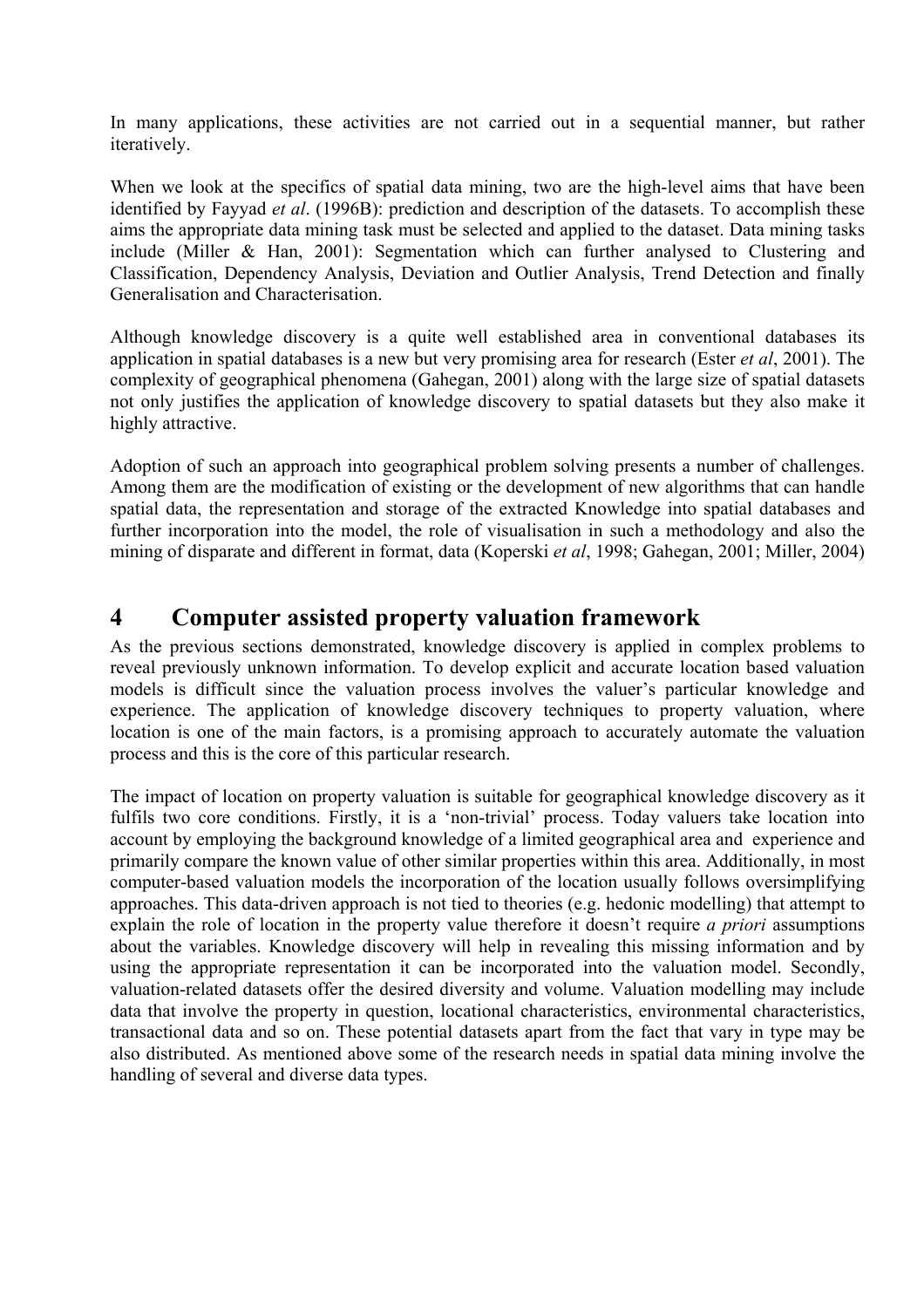#### **4.1 Conceptual Analysis**

A conceptual analysis of a property valuation decision support system that uses Knowledge Discovery for residential property valuation is shown below. Figure 2 illustrates the conceptual architecture of this system.



**Figure 2: Conceptual Architecture** 

This system is organised in three main components: Data Loader, SDSS Engine and finally the visualisation component.

- **Data Loader component**: is responsible for getting the data from various disparate sources, and places it in the Data Warehouse.
- **SDSS engine:** is an implementation of the location-based valuation model and the data-mining algorithm. The data-mining algorithm extracts knowledge from the data in the data warehouse and performs property value estimates.
- **Visualisation component**: in this particular diagram a web-based implementation is shown.

The user interacts with the system through a graphical user interface. This is either implemented as a traditional desktop application or as a web based interface utilising a standard web browser. Figure 2 shows the web-based implementation, which is realised by the use of a standard web server. There can be two main function groups available to the user. The first relates to the functions for property valuation decisions. The second relates to visualisation.

The diagram also shows direct queries to the data warehouse, which relate to accessing complementary information to the property value estimations delivered by the SDSS engine and also to accessing spatial data.